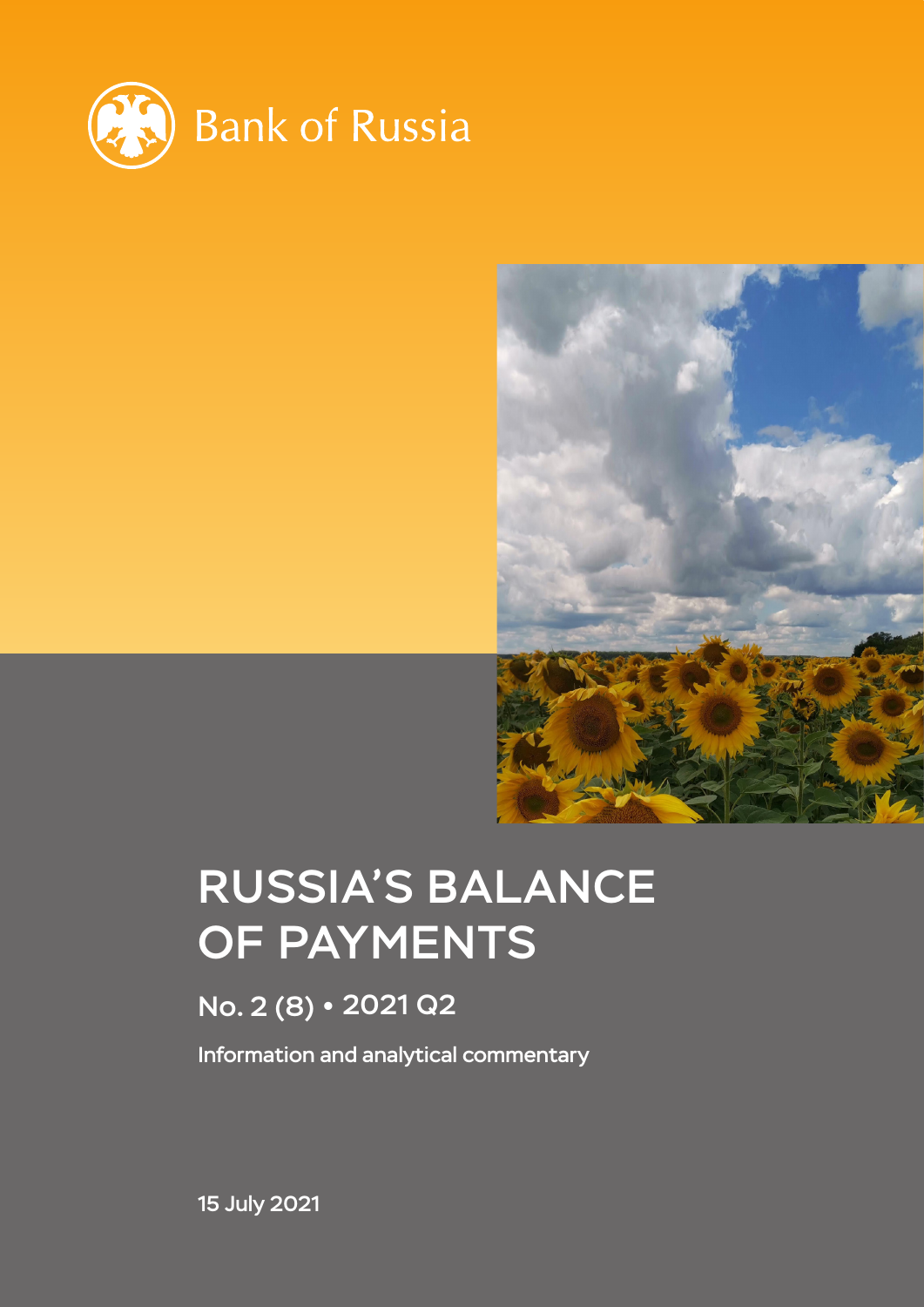# RUSSIA'S BALANCE OF PAYMENTS (2021 Q2)1

- **•** In 2021 Q2, the current account surplus went up on the same period in 2020. This was driven by exports that were expanding faster than imports.
- **•** Rising global prices for most commodities made imports exceed the pre-Covid level of 2019 Q2. Moreover, export quantities of some products increased year-on-year thanks to the recovery of external demand.
- **•** Imports continued to grow above the pre-Covid level, driven by a pickup in production and consumer activity in Russia. Nevertheless, imports of services were impeded by restrictions on foreign travels. As result, consumer demand partially shifted from services imports to goods imports.
- **•** Growing yields on the sovereign bonds of advanced economies and pandemic-related uncertainty moderated global investors' appetite for financial instruments of emerging markets. In this environment, the financial account of the balance of payments net of reserve assets was mainly generated by a drop in the foreign liabilities of banks and other sectors.
- **•** Like in the previous quarter, reserve assets increased owing to transactions recorded in the balance of payments that were mainly foreign currency purchases under the fiscal rule. These transactions together with positive revaluation following the growth of global gold prices led to an increase in the international reserves.

# Current account

The current account surplus rose to 20 billion US dollars in 2021 Q2 (vs 2 billion US dollars in 2020 Q2).2 This was driven by exports growing faster than imports.

# *Goods and services exports*

The value of goods and services exports in 2021 Q2 was not only half as much as in 2020 Q2 but exceeded its pre-Covid level of 2019 Q2 by 5%. Global prices for most core Russian exports grew dramatically. In addition, export quantities of certain goods went up year-onyear due to recovery of global economic activity as restrictions were lifted.

### **GOODS EXPORTS**

The annual pace of growth in the value of goods exports accelerated to 56% (vs +4% YoY in 2021 Q1) mainly due to a rise in global commodities prices amid reviving demand and limited supply. Growth in exports was boosted by improving economic situation of Russia's major trading partners. According to the FCS of Russia,3 in April–May 2021, the value of exports to China rose by 44% YoY and by 6% on the same period of 2019. The value of exports to EU grew by 89% YoY in April–May 2021.

**Oil.** In 2021 Q2, the value of oil and petroleum products exports surged by 84% YoY (vs -16% YoY in 2021 Q1) as the Urals crude price more than doubled YoY from the very low base and grew nearly by 10% QoQ. However, the value of oil exports was still lower than in 2019 Q2 due to limited production under OPEC+ agreements. At the same time, the constraining effect subsided as the anti-pandemic restrictions relaxed.

**Natural gas.** 2021 Q2 saw the value of natural gas exports soaring by 131% YoY (vs +34% YoY in 2021 Q1). As compared with pre-pandemic 2019 Q2, this value increased by 10%. Growing demand and low stock $4$  made the prices rise dramatically. According the World Bank, natural

*<sup>1</sup> The commentary on the balance of payments includes a preliminary estimate of its indicators in 2021 Q2 and actual data on the international reserves.*

*<sup>2</sup> Hereinafter, changes are relative to the same period of the previous year, unless specified otherwise.* 

*<sup>3</sup> Hereinafter, the structural measure of foreign trade in April–May 2021 is based on the data of the FCS of Russia .* 

*<sup>4</sup> Based on data by Gas Infrastructure Europe, gas volumes in European gas storages was much lower in late June 2021 (47%) than in late June 2020 (80%) and even in late June 2019 (73%).*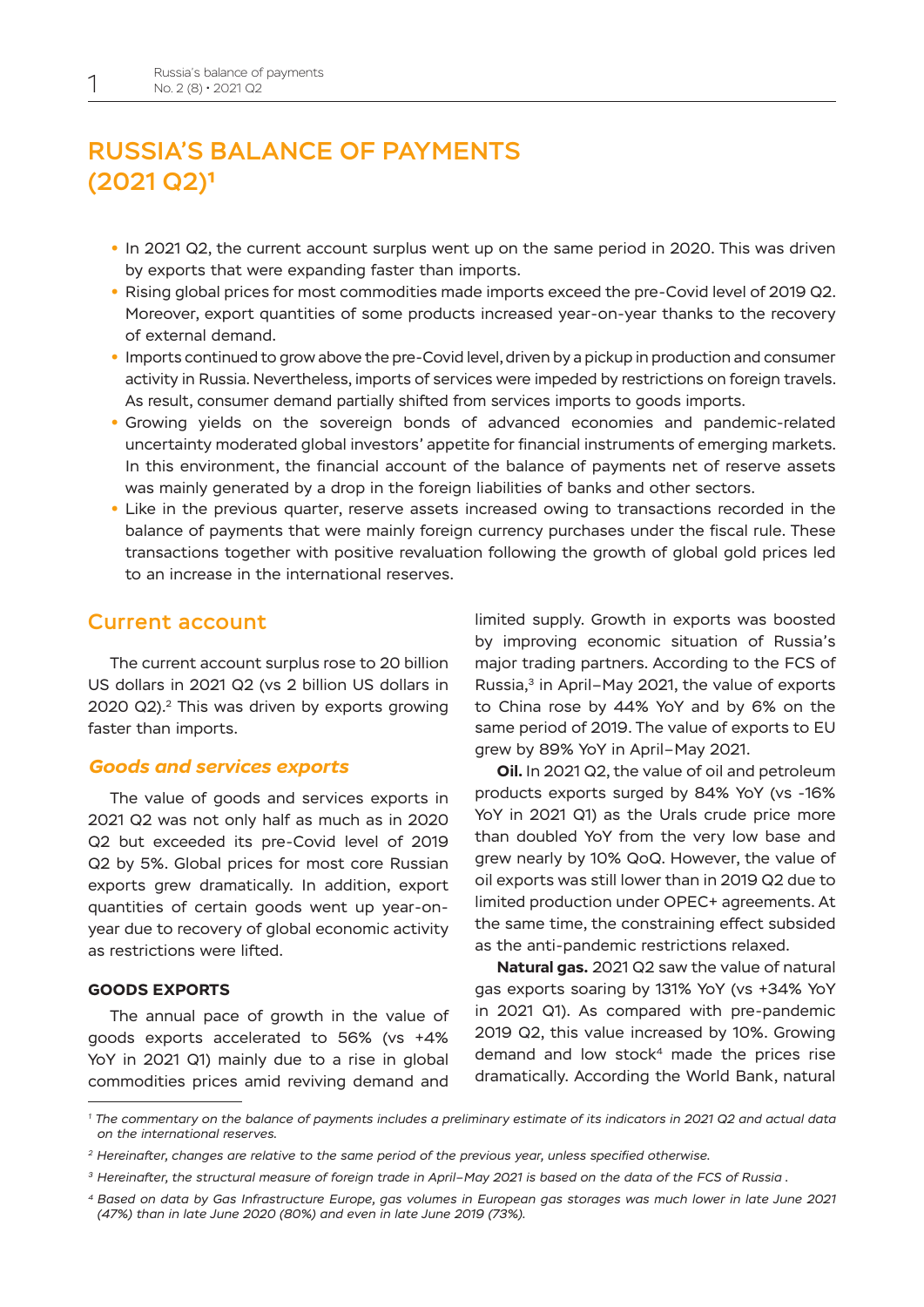gas prices in the European market, which is the main one for Russia, grew fivefold in 2021 Q2 YoY and twofold vs 2019 Q2. In June 2021, the price reached its seven-year high. The average export price of natural gas rose less significantly. In April–May 2021, it was up by 85% YoY and exceeded the pre-Covid level, according to data by the FCS of Russia. The export quantities of natural gas in April–May 2021 rose by 14% and returned to the pre-pandemic level of April–May 2019. Export growth was mainly driven by larger supplies to Germany and Turkey, according to the FCS of Russia.

**Non-oil and gas exports.<sup>5</sup> Growth in the value** of non-oil and gas exports in 2021 Q2 was not less impressive: +39% YoY and +31% vs 2019 Q2. Rapid rise in the global prices for coal and metals supported exports.<sup>6</sup> Copper price was greatly affected by the apprehension that production in South America might be decreased. Enhanced external demand in April–May 2021 boosted increase in metals exports quantities: ferrous metals – by 3% YoY; copper – by 26% YoY; aluminium – by 45% YoY. The quantities of hard coal exports grew by 12% YoY. At the same time, quantities of some food products exports reduced due to higher export duties introduced by the Russian Government to cut food prices in the domestic market. In April–May 2021, physical volumes of wheat exports declined by 77% YoY, corn – by 26% YoY, and barley – by 8% YoY.

# **SERVICES EXPORTS**

In 2021 Q2, services exports increased by a third YoY (vs -18% YoY in 2021 Q1). However, the value of services exports was overall 15% below pre-Covid level as of 2019 Q2, as exports of services under the 'Travel' item and transportation remained low due to pandemicrelated restrictions on tourism.

# *Goods and services imports*

Growth in the value of goods and services imports accelerated to 38% YoY (vs +3% YoY in 2021 Q1) amid the recovery of internal demand in the Russian economy. In 2021 Q2, goods and services imports rose by 5% relative to pre-Covid level.

# **GOODS IMPORTS**

Annual rate of growth in the value of goods and services imports went up to 42% YoY in 2021 Q2 (vs +16% YoY in 2021 Q1). Notably, the positive gap with pre-pandemic 2019 increased to 23% in 2021 Q2 from 16% in 2021 Q1.

The expansion of imports in April–May 2021 was primarily generated by imports of investment goods rather than consumer ones. The value of investment goods imports rose by nearly a half YoY and a third vs April–May 2019. Growth of imports was boosted by purchases of goods related to recovering production activity in Russia. Thus, the number of imported cargo transportation vehicles<sup>7</sup> (other than vessels) rose by 30% in April–May 2021 relative to pre-pandemic April–May 2019. The imports of construction machinery significantly expanded<sup>8</sup> following a gradual increase in the construction volumes in Russia. Moreover, rising food prices encouraged farmers to purchase more imported agricultural machinery. The number of imported tractors<sup>9</sup> went up by 75% YoY and by 35% vs April–May 2019.

The value of consumer goods imports in April– May 2021 increased by 35% YoY and 15% vs same period 2019. This growth was boosted by higher consumer activity in Russia.<sup>10</sup> In addition, there was an expansion of imports of a large number of goods types, e.g. textile, textile products, footwear, and motor cars. Imports of some household consumer goods continue to rise.<sup>11</sup>

*<sup>5</sup> Exports of goods except for oil, petroleum products, natural gas, and LNG.*

*<sup>6</sup> According to the World Bank, Australian coal appreciated by 102% YoY and 36% vs 2019 Q2. Global prices for iron ore surged by 114% and 99%, copper – by 81% and 59%, and aluminium – by 60% and 34%, respectively.* 

*<sup>7</sup> Foreign economic activity commodity code 8704.*

*<sup>8</sup> The number of imported bulldozers (foreign economic activity commodity code 8429) and lift trucks (foreign economic activity commodity code 8427) rose by nearly 60% vs April–May 2019.* 

*<sup>9</sup> Foreign economic activity commodity code 8701.*

*<sup>10</sup> Retail trade turnover went up by 35% YoY in April 2021 and by 27% YoY in May 2021.*

*<sup>11</sup> Refrigerators, dish washers and vacuum cleaners.*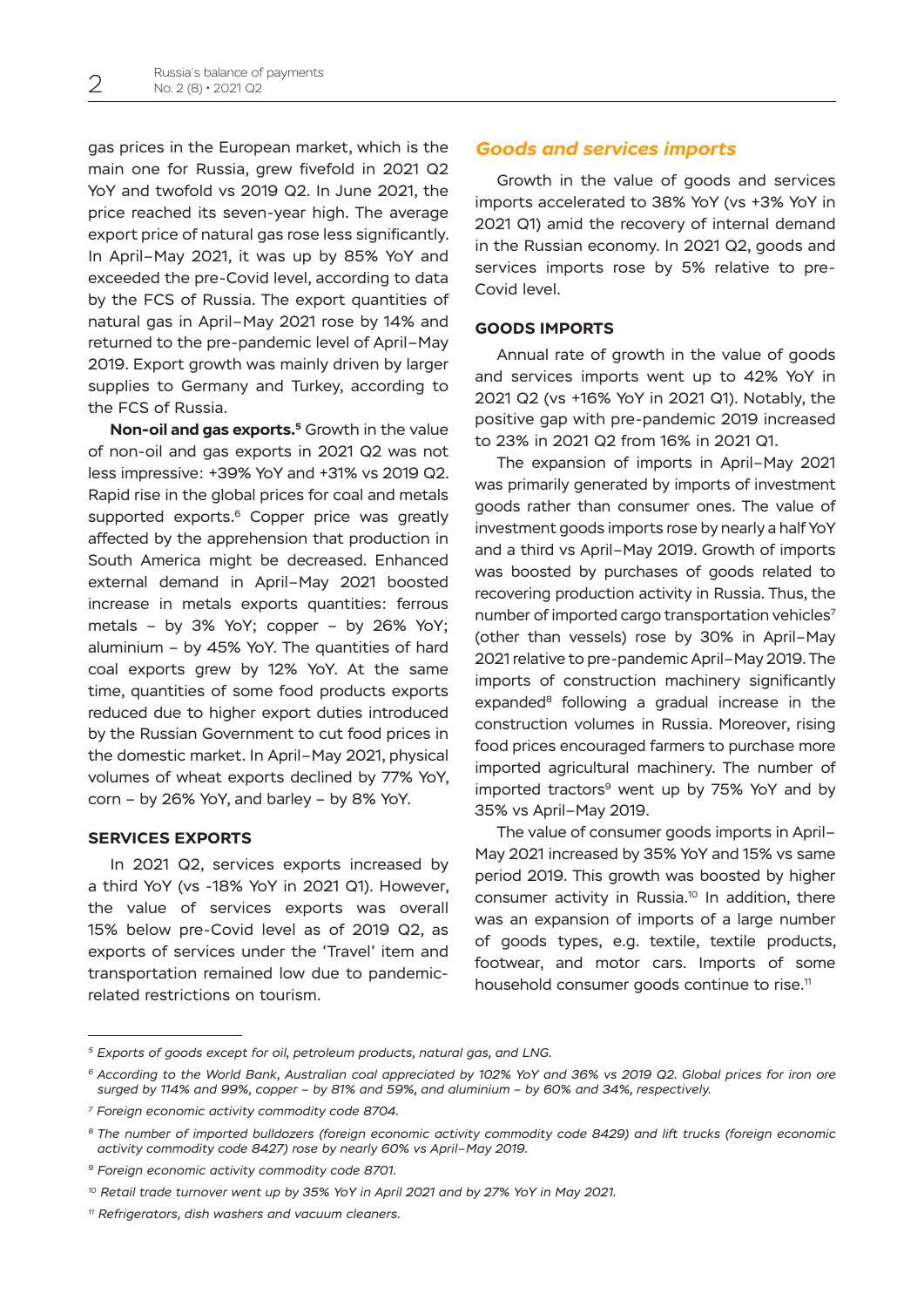### **SERVICES IMPORTS**

The value of services imports rose by 22% YoY in 2021 Q2 (vs -32% YoY 2021 Q1) but it was more than 40% below the pre-pandemic level of 2019. Services imports continue to be limited by restrictions on foreign tourism. Imports under the 'Travel' item were 6 times less than in 2019 Q2. From 15 April to 21 June 2021, air traffic with Turkey was temporarily suspended due to the pandemic.12 Based on data of the Border Service of the Federal Security Service of Russia, Turkey was the chosen destination of 30% and 40% of the Russian citizens<sup>13</sup> going outside Russia in 2019 and 2020, respectively. Recovery of tourist traffic to Egypt $14$  in 2021 Q2 was constrained by absence of direct flights to Sharm El Sheikh and Hurghada. Travels to these resorts via Cairo required extra time and money. Restrictions implemented in host countries continued to prevent expansion of foreign tourism. Many of the countries with which Russia has resumed air traffic, are closed to Russian tourists. For example, some European countries – Germany, Italy, Hungry, Switzerland and other countries.

# Financial account

# *General government15 and the central bank*

In 2021 Q2, net lending by general government and the central bank to the rest of the world totalled 1.5 billion US dollars. In the secondary market, there were some net sales of the Russian sovereign bonds by non-residents due to investors' risk aversion caused by the pandemic and sizeable sanctions risk in early Q2. However, non-residents' demand for sovereign securities generally stabilised in late April and in June net purchases of sovereign securities replaced net sales. As a result, the total volume of the sovereign bonds net sales by nonresidents in the secondary market over 2021 Q2 (1 billion US dollars) proved to be less considerable than in 2021 Q1 (3 billion US dollars).

# *Financial transactions of the private sector*

Net lending by the Russian private sector to the rest of the world contracted to 10 billion US dollars (vs 13 billion US dollars in 2020 Q2).

The structure of net lending altered. In 2021 Q2, it primarily formed through reduction in foreign liabilities while in 2020 Q2, it was due to an increase in foreign assets.

In 2021 Q2, not only banks, but also other sectors reduced their foreign liabilities, and in case of the latter mostly by means of portfolio investments. This situation stemmed from declining appetite of global investors for financial instruments of emerging market economies amid rising yields on the sovereign bonds of advanced economies and pandemicrelated uncertainty.

Banks reduced their foreign assets along with their foreign liabilities. Other sectors raised their foreign assets yet in lesser amount than in 2020 Q2. Foreign direct investments made the biggest contribution to the growth of foreign assets in other sectors. These developments were also evident in a rolling period over the last four quarters.

# *International reserves*

Reserve assets increased by 8 billion US dollars in 2021 Q2 (vs -13 billion US dollars in 2020 Q2) mainly due to foreign currency purchases under the fiscal rule. Apart from the above increase in the international reserves due to transactions recorded in the balance of payments, the positive change in the international reserves was facilitated by revaluation associated with growth of global gold prices. As a result, international reserves totalled 592 billion US dollars as of 1 July 2021 (+18 billion US dollars in 2021 Q2).

*<sup>12</sup> This measure did not apply to evacuation flights and two regular Moscow – Istanbul flights a week on a mutual basis.* 

*<sup>13</sup> Data of the Federal Security Service of Russia is available at [Unified Interdepartmental Information and Statistics System.](http://www.fedstat.ru)* 

*<sup>14</sup> Received 15% of Russian tourists who travelled outside Russia in 2014.*

*<sup>15</sup> Including federal and local authorities of the Russian Federation.*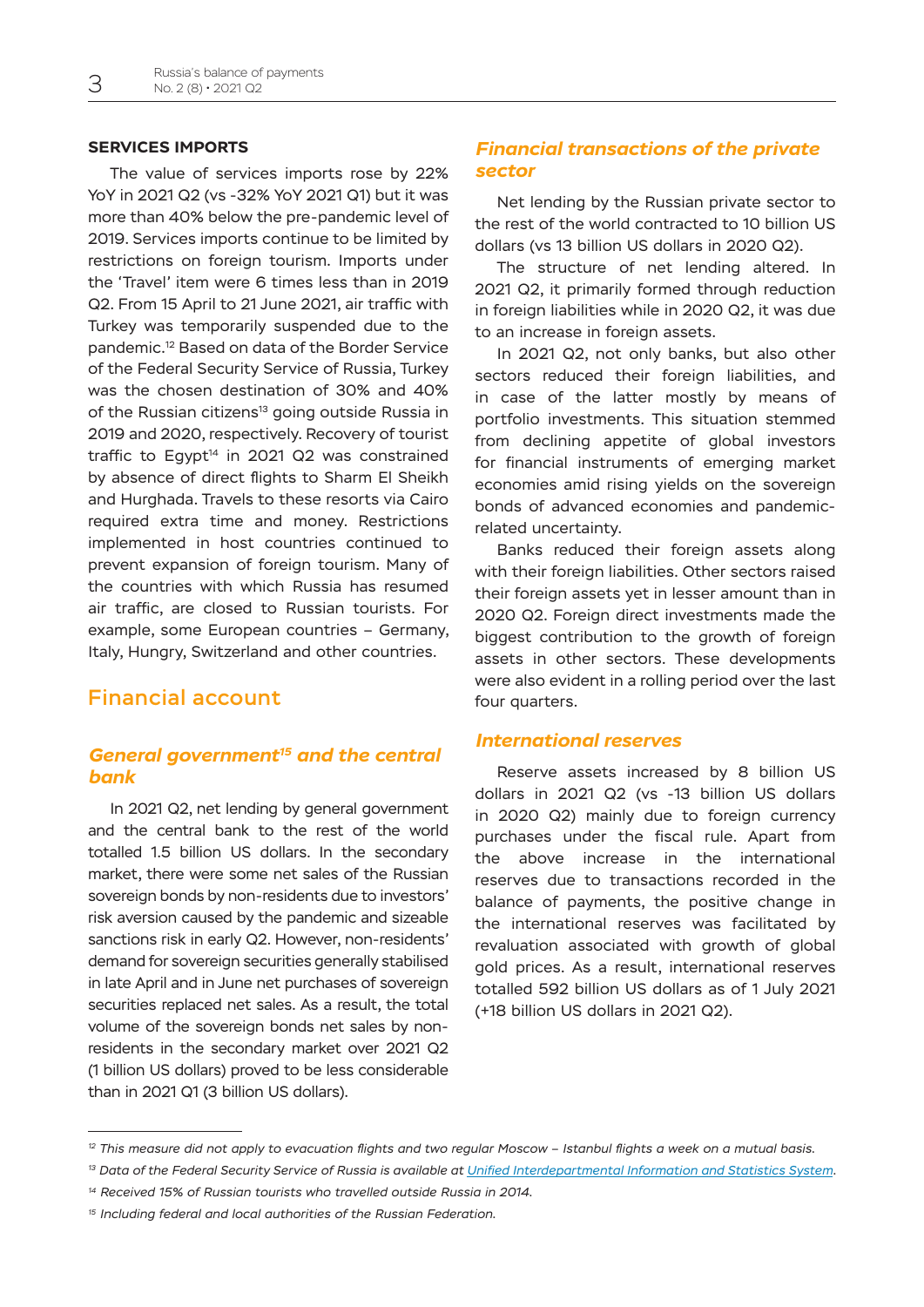#### RUSSIA'S BALANCE OF PAYMENTS

(BILLIONS OF US DOLLARS)\*

|                                                                      |                | 2020           |         |         |         |        | 2021      |  |
|----------------------------------------------------------------------|----------------|----------------|---------|---------|---------|--------|-----------|--|
|                                                                      | Q <sub>1</sub> | Q <sub>2</sub> | Q3      | Q4      | Year    | Q1     | $Q2^{**}$ |  |
| <b>Current account</b>                                               | 23.5           | 1.6            | 4.0     | 7.1     | 36.1    | 23.2   | 19.9      |  |
| <b>Balance of trade</b>                                              | 33.3           | 16.7           | 18.8    | 25.0    | 93.7    | 28.4   | 34.0      |  |
| Exports                                                              | 89.3           | 70.5           | 79.0    | 94.6    | 333.4   | 93.2   | 110.3     |  |
| <b>Imports</b>                                                       | 56.0           | 53.8           | 60.2    | 69.7    | 239.6   | 64.7   | 76.2      |  |
| <b>Balance of services</b>                                           | $-6.4$         | $-1.9$         | $-3.6$  | $-5.2$  | $-17.0$ | $-2.3$ | $-1.3$    |  |
| Exports                                                              | 13.5           | 10.0           | 10.7    | 12.8    | 47.0    | 11.1   | 13.3      |  |
| <i>Imports</i>                                                       | 19.9           | 11.9           | 14.3    | 18.0    | 64.1    | 13.5   | 14.5      |  |
| Balance of primary and secondary income                              | $-3.5$         | $-13.2$        | $-11.2$ | $-12.7$ | $-40.6$ | $-2.9$ | $-12.9$   |  |
| Capital account                                                      | 0.0            | $-0.2$         | $-0.1$  | $-0.2$  | $-0.5$  | 0.3    | $-0.1$    |  |
| Financial account excluding reserve assets                           | 19.3           | 14.5           | 8.6     | 10.6    | 53.1    | 20.9   | 10.5      |  |
| Net liabilities assumed                                              | $-13.8$        | $-3.0$         | $-13.5$ | $-9.8$  | $-40.1$ | $-1.1$ | $-7.6$    |  |
| General government                                                   | 0.6            | 1.1            | $-0.4$  | 2.4     | 3.7     | $-3.3$ | $-0.7$    |  |
| Central bank                                                         | $-0.9$         | $-1.3$         | 2.3     | $-1.0$  | $-0.9$  | 2.1    | $-0.1$    |  |
| <b>Banks</b>                                                         | $-6.8$         | $-9.2$         | $-2.2$  | $-7.9$  | $-26.2$ | 0.3    | $-2.5$    |  |
| Other sectors                                                        | $-6.6$         | 6.3            | $-13.1$ | $-3.3$  | $-16.7$ | $-0.2$ | $-4.4$    |  |
| Net financial assets acquired                                        | 5.5            | 11.6           | $-4.9$  | 0.8     | 13.0    | 19.8   | 2.9       |  |
| General government                                                   | 0.1            | 1.2            | $-0.7$  | 1.0     | 1.6     | 0.4    | 0.8       |  |
| Central bank                                                         | 0.0            | 0.0            | 0.0     | 0.0     | $-0.1$  | 0.0    | 0.0       |  |
| <b>Banks</b>                                                         | 2.5            | $-2.0$         | $-7.4$  | 2.4     | $-4.5$  | 3.2    | $-6.8$    |  |
| Other sectors                                                        | 3.0            | 12.4           | 3.2     | $-2.6$  | 16.0    | 16.1   | 8.9       |  |
| Net errors and omissions                                             | 0.9            | 0.3            | 2.5     | 0.2     | 3.7     | 1.1    | $-1.0$    |  |
| Change in reserve assets                                             | 5.0            | $-12.9$        | $-2.3$  | $-3.6$  | $-13.8$ | 3.7    | 8.3       |  |
| Memo item: balance of the private sector's financial<br>transactions | 18.6           | 12.6           | 8.5     | 10.7    | 50.5    | 18.3   | 10.0      |  |
| For reference: foreign direct investment                             |                |                |         |         |         |        |           |  |
| Total, abroad                                                        | 0.6            | 4.6            | $-3.1$  | 3.5     | 5.7     | 8.6    |           |  |
| Total, in Russia                                                     | $-3.8$         | 6.3            | 2.3     | 4.4     | 9.2     | 5.0    |           |  |
| Other sectors, changes in assets                                     | 0.4            | 4.8            | $-2.9$  | 3.3     | 5.5     | 8.5    | 4.9       |  |
| Other sectors, changes in liabilities                                | $-4.1$         | 5.9            | 2.0     | 4.0     | 7.8     | 3.4    | 0.7       |  |

\* In financial account, surplus implies net lending, and deficit – net borrowing. In assets and liabilities '+' means growth,'-' means decline.

\*\* Estimate, net of international reserves.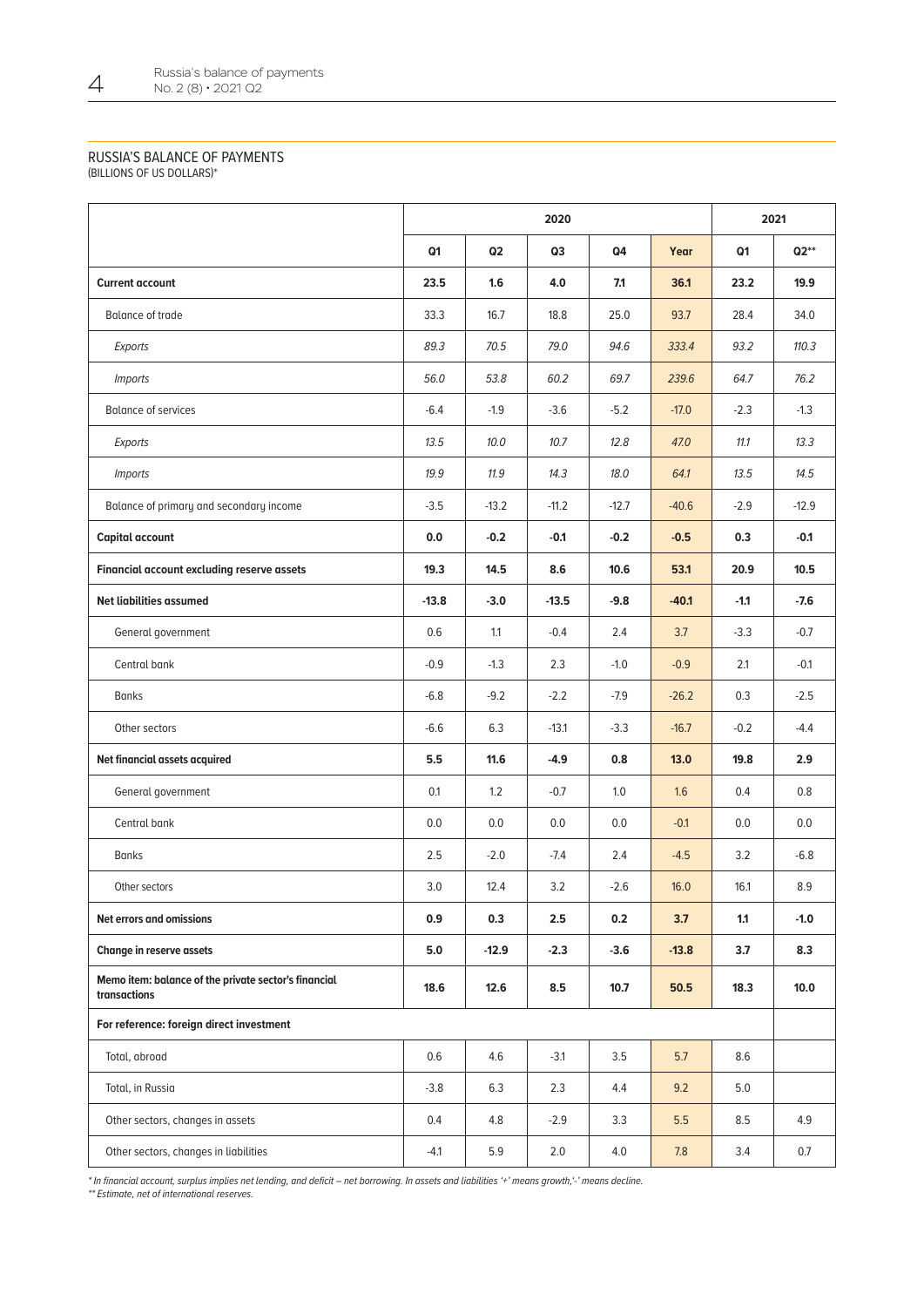#### EXPORTS AND OIL PRICE **Chart 1**

#### IMPORTS AND RUBLE EXCHANGE RATE Chart *2*







Billions of US dollars  $\%$  YoY

#### CURRENT ACCOUNT CHART **3**



Sources: Bank of Russia, Rosstat.

GENERAL GOVERNMENT'S FOREIGN LIABILITIES (BILLIONS OF US DOLLARS) Chart *5*







Source: Bank of Russia.

#### **EXAMPLE 2022**<br>(BILLIONS OF US DOLLARS) BALANCE OF FINANCIAL TRANSACTIONS OF THE PRIVATE SECTOR\*



\* '+' denotes net lending and '-' denotes net borrowing. Source: Bank of Russia.



Chart *4*

Chart *6*